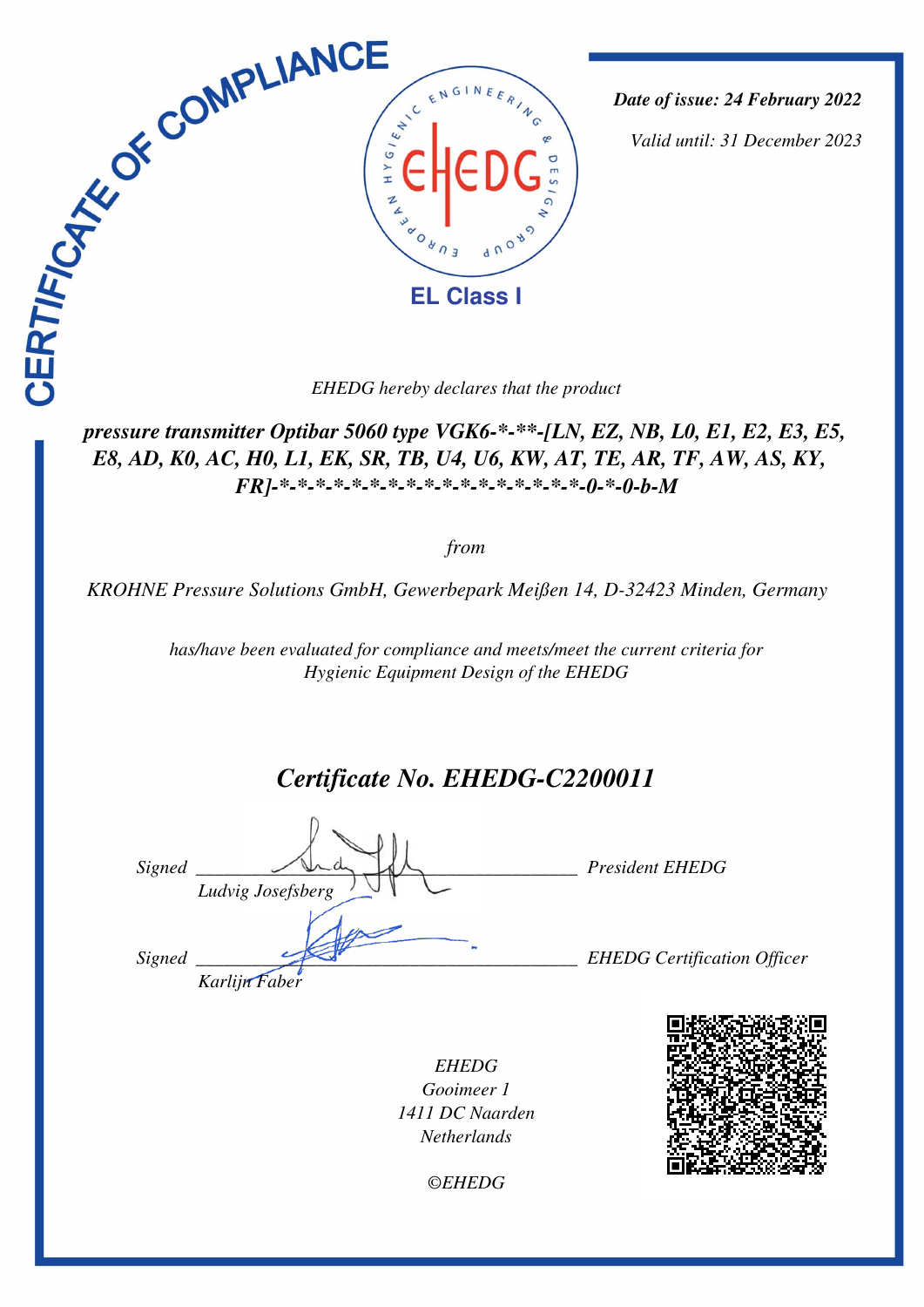### **Appendix 3**

### **EHEDG Certification – Equipment Evaluation Form**

 Design Evaluation Date: 27.09.2021 EHEDG File Number: EHEDG-R2100013 Certification Type: EL CLASS I

Applicant: KROHNE Pressure Solutions GmbH

Equipment: pressure transmitter Optibar 5060 type VGK6-\*-\*\*-[LN, EZ, NB, L0, E1, E2, E3, E5, E8, AD, K0, AC, H0, L1, EK, SR, TB, U4, U6, KW, AT, TE, AR, TF, AW, AS, KY, FR]-\*-\*-\*-\*-\*-\*-\*-\*-\*- \*-\*-\*-\*-\*-\*-\*-\*-0-\*-0-b-M

Other essential identification:

#### **Evaluated by:**

Name: Dr. Jürgen Hofmann

#### **Approved by:**

Name: Andy Timperley, on behalf of the Working Group Certification Title: AEO, Chairman of the WG Certification

| Date, Signature: 17.02.2022, 18 Timp les |  |  |
|------------------------------------------|--|--|
|                                          |  |  |

|    | Results of inspection for compliance with the EHEDG Hygienic Design Criteria.<br>Conclusion:       |                        |   |
|----|----------------------------------------------------------------------------------------------------|------------------------|---|
|    | The equipment complies with the criteria.<br>The use of the EHEDG Certification logo is justified: | YES<br>MAYBE $\square$ | ⊠ |
| 2. | Evidence for compliance provided and convincing for Certification.<br>Conclusion:                  |                        |   |
|    | The equipment complies with the criteria where possible.                                           | YES                    |   |

Signature:

Hofman

Date: 10.02.2022

*The original of this form will be kept by EHEDG together with the application, the inspection report, the evidence provided and any other relevant documentation, as listed on the back.*